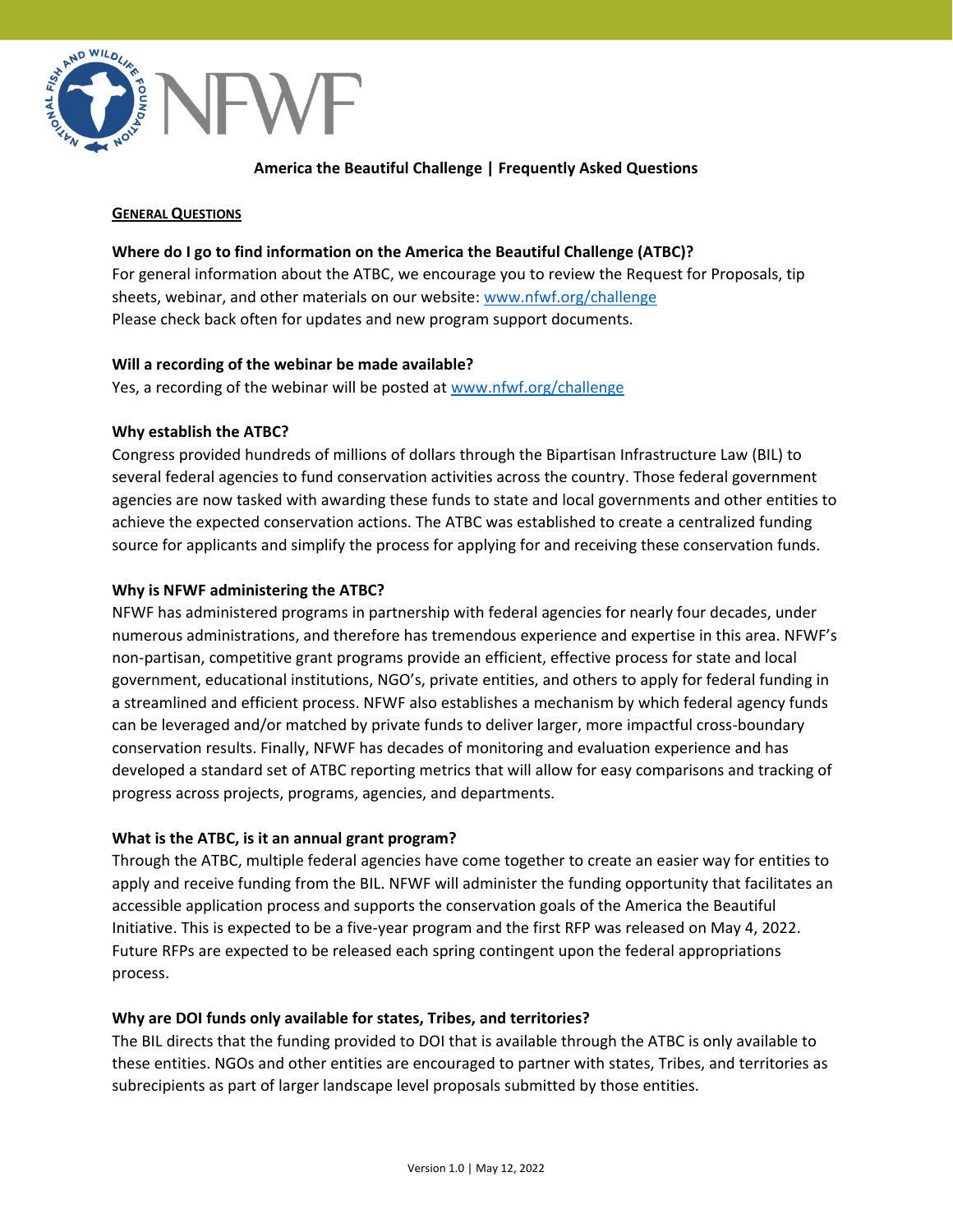## **Is ATBC the same as the 30 by 30 Initiative?**

The America the Beautiful Challenge is intended to fund a broader range of outcomes focused on conservation and restoration, whereas the 30x30 Initiative is a worldwide effort to designate 30 percent of the Earth's lands and oceans as protected areas by the year 2030. The America the Beautiful Challenge includes objectives such as conserving and restoring rivers, coasts, wetlands, and watersheds and connecting and reconnecting wildlife corridors, large landscapes, watersheds, and seascapes. In short, the ATBC is much more comprehensive and focused on a broader range of activities to conserve and restore America's natural heritage for the benefit of future generations

# **What types of projects will be funded?**

ATBC will prioritize proposals that implement voluntary, large-scale, on-the-ground conservation and restoration activities or otherwise lead to on-the-ground implementation through capacity building, community engagement, planning, and project design. The overarching goal is to advance existing landscape conservation plans and/or propose to knit together a diverse stakeholder partnership that develops and/or implements new conservation plans. As part of this, projects should address priority species and/or habitat conservation actions identified in existing plans or other species recovery or conservation plans. Projects that are informed by Indigenous Traditional Knowledge (ITK) and promote Tribal co-stewardship are encouraged. Successful projects will focus on cross boundary and/or landscape level conservation and restoration activities.

## **Will the ATBC respect private property rights?**

Yes. The ATBC will focus on voluntary, locally led conservation and restoration efforts following the same conservation approach NFWF has used for nearly four decades. The ATBC will honor private property rights and the voluntary contributions of ranchers, farmers, forest owners, and private landowners.

### **Who can apply?**

Based on legislative funding authorities, the DOI funding in this round can only support states, territories, Tribal governments, and Tribal-affiliated organizations.

- State government agencies, territories of the United States, and Indian Tribes<sup>1</sup> are eligible to apply for all four grant categories.
	- $\circ$  Federally recognized Tribes are eligible to apply directly; all others should partner with states, territories and federally recognized Tribes in a proposal.
- Non-profit 501(c) organizations, local governments, municipal governments, and educational institutions are eligible to apply for grants in categories (3) Grants to Buffer and Benefit Public Lands, and (4) Private Forests and Farmland.
- Ineligible applicants include U.S. Federal government agencies, businesses, unincorporated individuals, and international organizations.

<sup>&</sup>lt;sup>1</sup> The term "Indian Tribe" has the meaning given the term in section 4 of the Indian Self-Determination and Education Assistance Act (25 U.S.C. § 5304). "Indian tribe" or "Indian Tribe" means any Indian tribe, band, nation, or other organized group or community, including any Alaska Native village or regional or village corporation as defined in or established pursuant to the Alaska Native Claims Settlement Act (85 Stat. 688), which is recognized as eligible for the special programs and services provided by the United States to Indians because of their status as Indians. 25 U.S.C. § 5304(e).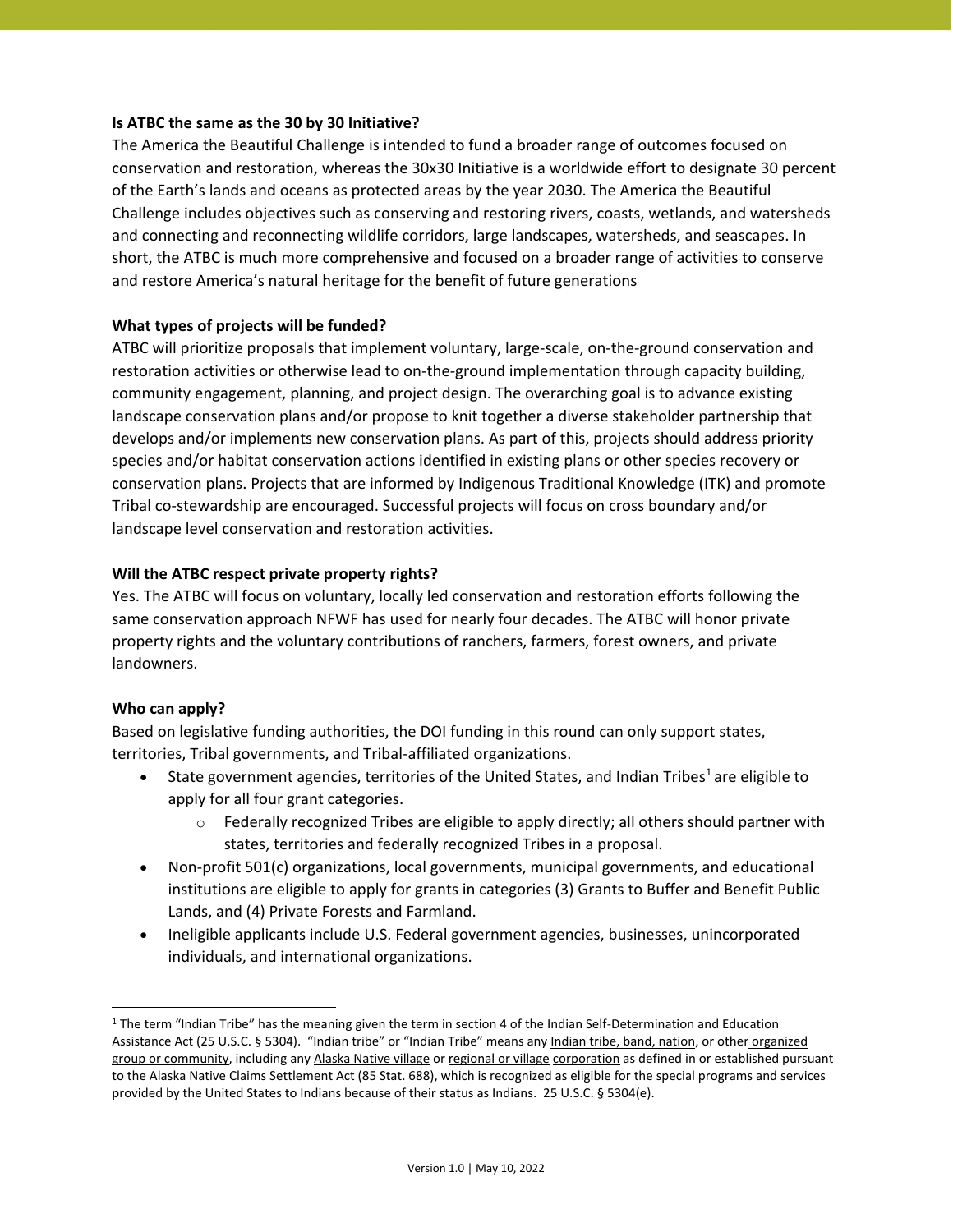### **PROPOSAL DEVELOPMENT**

## **Can multiple organizations submit a joint application for one project?**

Yes, we encourage applicants to bring together broad partnerships in support of the project. However, the application can only have one primary applicant organization, and the point of contact on Easygrants (NFWF's grant-management software) must be directly affiliated with the applicant organization. If awarded, all funding will flow through the applicant organization, which will be responsible for managing subawards to any project partners.

## **Can an organization submit more than one application for this RFP?**

Yes, more than one application may be submitted, but please note that anything beyond two or three submissions per grant category may see diminished competitiveness. We generally encourage applicants to submit the one or two of their best projects per RFP grant category. Please do not submit the same project to multiple categories — select only the most appropriate one.

### **What is the period of performance?**

The Period of Performance is the time between the start and end date of your project for which all activities in the scope of work (and request and match budgets) must be included. Expenses incurred outside of the start and end dates cannot be reimbursed or counted as match.

## **What is the latest possible start date for a project funded through the 2022 ATBC?**

It is up to the applicant to specify the period of performance for their project that is appropriate for the work they are proposing to complete. For the 2022 grant slate, we will consider projects with start dates from August 1, 2022 through September 30, 2023.

# **What is the greatest possible period of performance?**

It is up to the applicant to specify the period of performance for their project that is appropriate for the work they are proposing to complete. For this RFP, a project cannot have a start date prior to August 1, 2022 or an end date after June 30, 2027. Any expenses incurred prior to an official award letter and signed contract are taken solely at the risk of the applicant.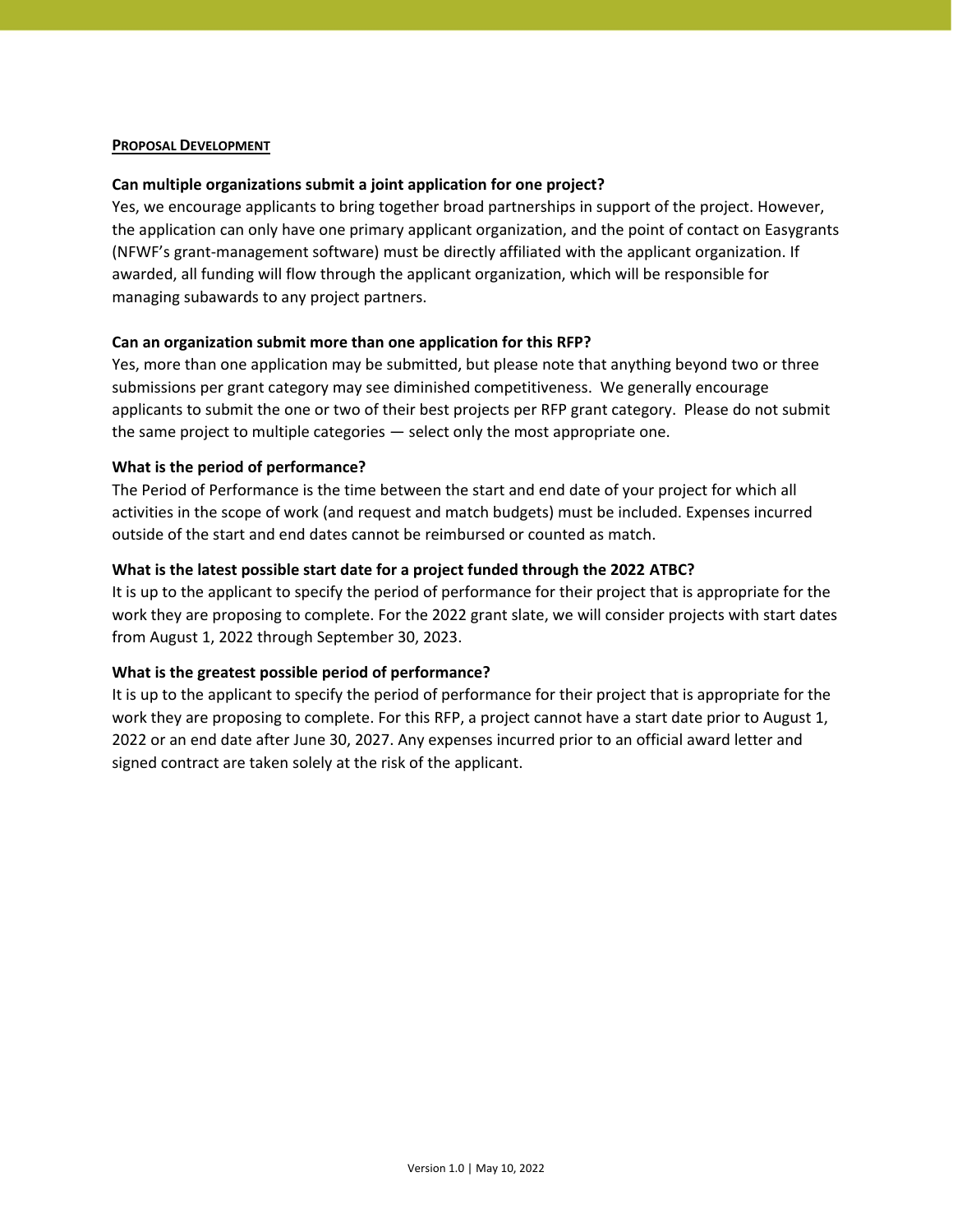# **Are matching funds required for these grants?**

Each agency funding source has a slightly different match requirement based on the legal authorities associated with the funding. Applicants who are unable to meet these minimum requirements are still encouraged to apply and to proactively contact NFWF staff before submission. Where possible, NFWF will work with potential applicants to help meet these minimum requirements. Match should be incurred and expended during the period of performance. The tables below outline the requirements for each type of funding.

| <b>Recipient Type</b> | <b>Federal cost share</b> | Non-federal cost share |
|-----------------------|---------------------------|------------------------|
| All entities          | 100% of costs             | Not required           |

# **DoD Conservation and Restoration Funds**

## **DOI Conservation and Restoration Funds**

| <b>Recipient Type</b>       | <b>Federal cost share</b> | Non-federal cost share                            |
|-----------------------------|---------------------------|---------------------------------------------------|
| States                      | 90% of costs              | 10% of costs, of which at least 2.5% must be cash |
| Indian Tribes & Territories | 97% of costs              | 3% of costs, of which at least .75% must be cash  |

## **NRCS Technical Assistance Funds**

| <b>Recipient Type</b> | <b>Federal cost share</b> | <b>Non-federal cost share</b> |
|-----------------------|---------------------------|-------------------------------|
| All entities          | 50% of costs              | 50% of costs                  |

### **USFS Conservation and Restoration Funds**

| <b>Recipient Type</b> | <b>Federal cost share</b> | <b>Non-federal cost share</b> |
|-----------------------|---------------------------|-------------------------------|
| All entities          | 80% of costs              | 20% of costs                  |

# **How can I capture federal funds leveraged in support of a project, when they do not count as nonfederal match?**

In the match section of your application, you can indicate that funds are federal. You can also detail federal funds leveraged in support of your project in your proposal narrative. These funds will be counted as federal leverage but not match when evaluating your proposal.

# **Can grant funds be used for administration/project management?**

Yes. Your project budget should include all costs to carry out the project including personnel costs for fiscal and programmatic management and reporting.

# **Are smaller proposals more competitive because they are requesting less money?**

No. ATBC will fund proposals that advance conservation and restoration at a scale that is appropriate for the landscape and the applicant. Overall, this funding is intended to support large cross-boundary or landscape scale projects.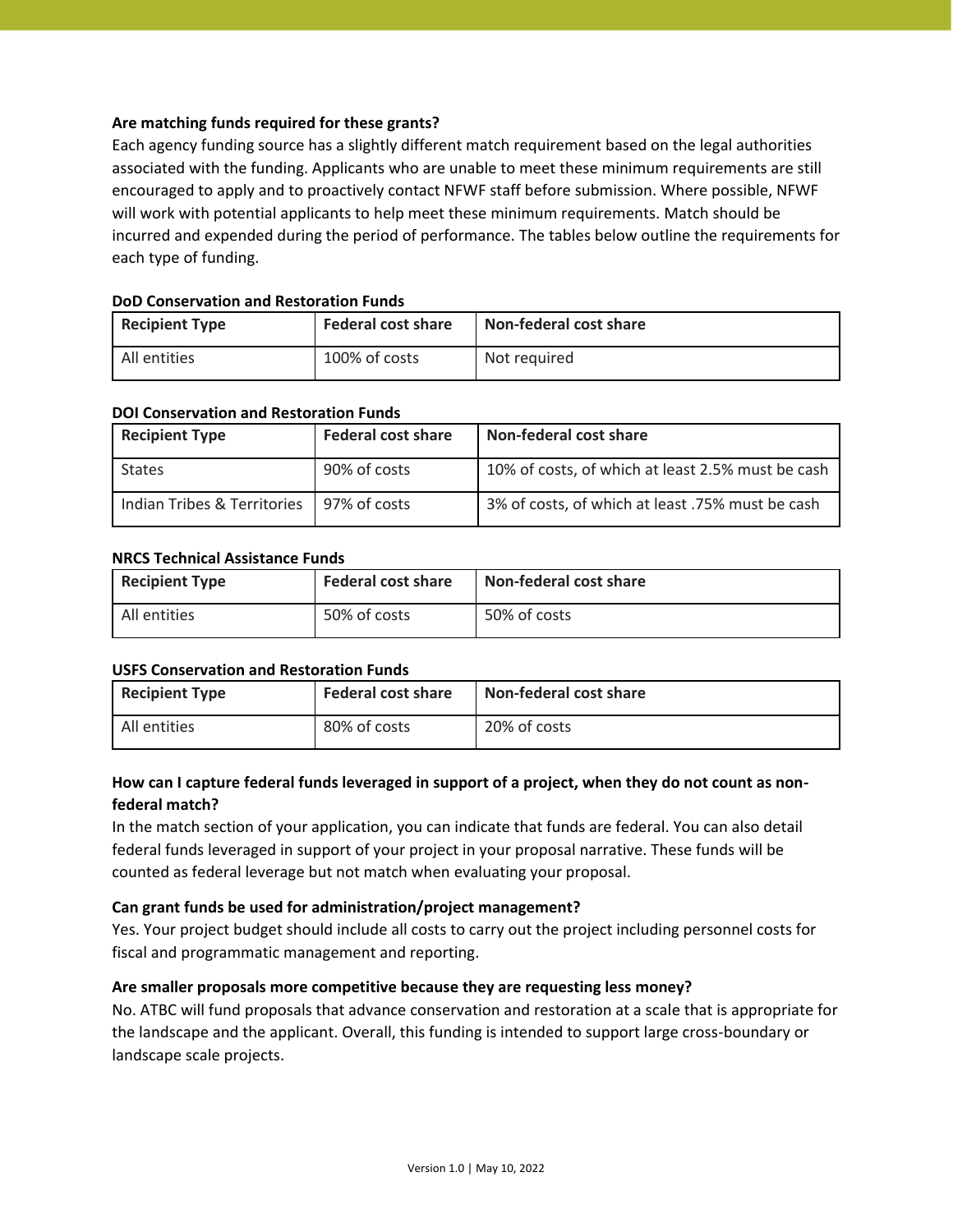## **Can ATBC projects be implemented on federal land?**

Yes, projects can be implemented on federal/public land. Projects requesting funds from the USFS must be implemented on or benefit USFS land or Indian forestland or rangeland. Projects requesting DOD funding may not be implemented on military lands/installations but should be located near military installations per the Sentinel Landscape project areas. [A map of these locations](https://www.nfwf.org/sites/default/files/2022-05/dod_sentinel_landscape_map.pdf) is included on the website.

### **Is land acquisition or conservation easement eligible under this program?**

The focus of the 2022 ATBC is on implementing restoration priorities identified in established or new conservation plans, broader ongoing restoration efforts and/or projects that are informed by Indigenous Traditional Knowledge (ITK) and promote Tribal co-stewardship. Voluntary acquisition and easement projects are not excluded, but to be competitive the application would need to demonstrate how the acquisition or easement is critical to the overall landscape restoration and stewardship work being conducted. In short, acquisition or easement could be a means to achieving a broader conservation goal, but not the goal of the project itself. An example would be protecting land within a high priority migration corridor as part of a broader effort to improve the overall health and functionality of that corridor. Land acquisition and conservation easement proposals will be evaluated on a case-by-case basis—particularly with respect to the conservation and restoration outcomes that can be delivered, the degree to which they incorporate a public access component, and the overall cost effectiveness of the proposed approach, among the other evaluation criteria detailed in the RFP.

# **Is environmental compliance (NEPA, ESA, historic preservation, etc.) required for these projects?**

Yes. Projects selected may be subject to requirements under the Endangered Species Act (ESA; state and federal), National Historic Preservation Act (NHPA), National Environmental Policy Act (NEPA), and other Federal regulations, as applicable. These requirements typically come into play on projects that would involve ground- or habitat-disturbing activities. Even habitat restoration projects designed to improve habitat conditions have the potential to affect listed species or disturb historic artifacts during implementation. Documentation of compliance with these regulations must be completed by the grant recipient prior to initiating activities that involve ground disturbance, or other alterations to the project site(s). Applicants should budget time and resources to provide this information early in the process.

# **For implementation projects, must permits be in hand?**

For the implementation project category, we are looking to fund "restoration ready" projects that are ready to start in 2023. Projects that have permits in hand may be more competitive, and it is expected that most viable projects will be well into the permitting process by the proposal due date. Given the four-year timeline to spend grant funding, it is expected that projects will be able to receive all permits and start construction within six months of the start date for the project's period of performance.

# **What are NFWF's procurement guidelines and procedures?**

As indicated in the ATBC RFP, this program awards federal assistance funds subject to the requirements of OMB Uniform Guidance, which can be [accessed](https://www.grants.gov/web/grants/learn-grants/grant-policies/omb-uniform-guidance-2014.html) here. As such, recipients must maintain and follow a documented procurement process that aligns with the Procurement Standards of the Uniform Guidance and must maintain sufficient supporting documentation. Please note, NFWF does not approve the solicitation and/or selection of contractors.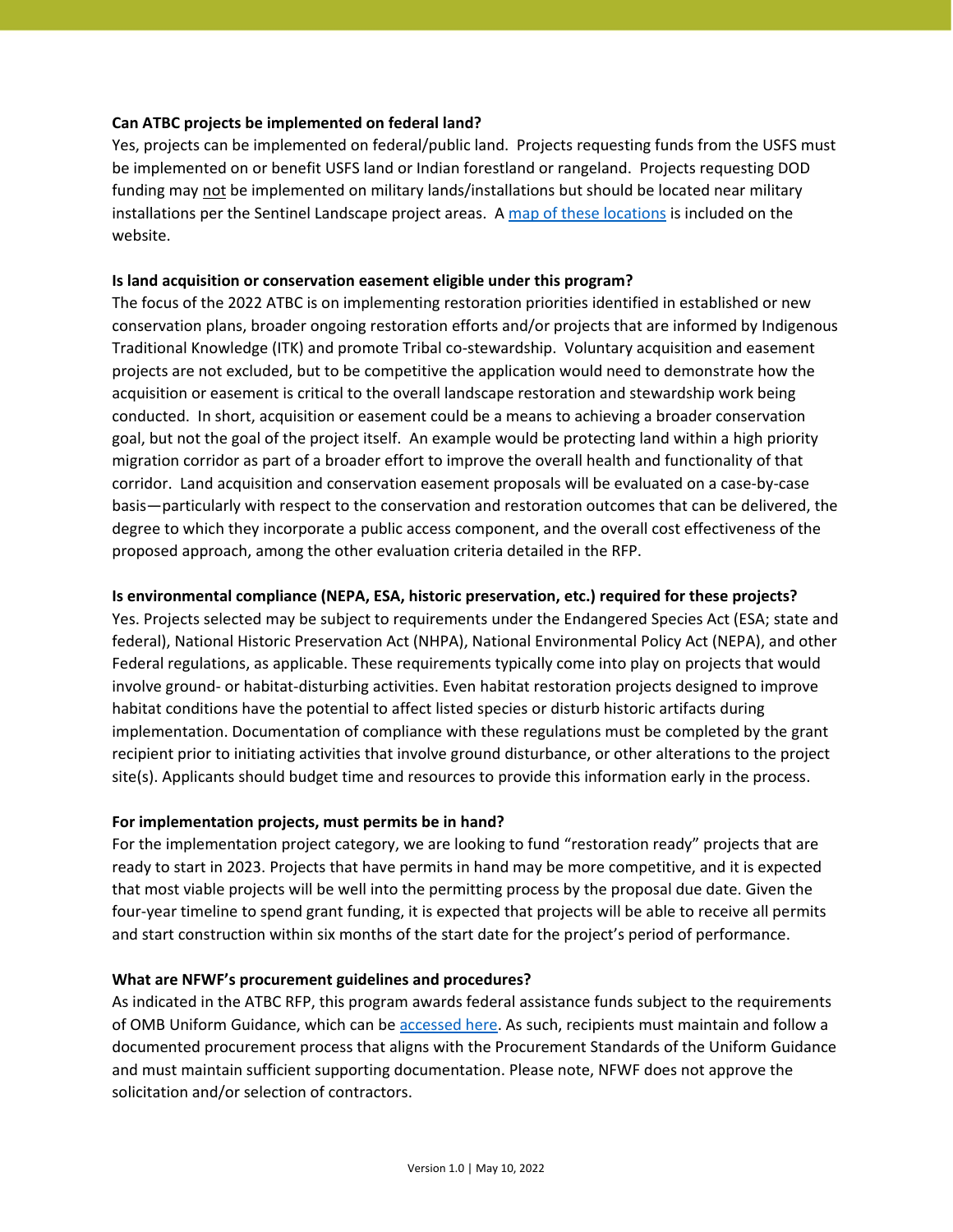### **What do you mean by the term "underserved"?**

Underserved or under-resourced populations are those who receive inadequate or inequitable environmental services and protection, who experience quality-of-life disparities, and who by design have little power or influence over outside decisions that impact their daily quality-of-life. These include both urban and rural populations.

## **When will funds be available?**

This will depend on how complete your application is, the grants policies and routing at your organization and how responsive you are to modification requests. Funds are only disbursed to grantees who have a signed grant agreement with NFWF. Notifications are expected in November 2022, therefore, the soonest funds are likely to be available is January 2023. February or March of 2023 would be safer start dates, if your project is flexible.

### **EASYGRANTS & UPLOADS**

# **Is there a way to print a preview of the application questions?**

Yes, there is a great deal of information on the application, indirect costs, etc. that can be found at [http://www.nfwf.org/whatwedo/grants/applicants/Pages/home.aspx.](http://www.nfwf.org/whatwedo/grants/applicants/Pages/home.aspx) The full proposal [narrative](https://www.nfwf.org/sites/default/files/2022-05/Full_Proposal_Narrative_Template_ATBC2022.doc)  [template](https://www.nfwf.org/sites/default/files/2022-05/Full_Proposal_Narrative_Template_ATBC2022.doc) is available for preview on the ATBC website.

## **If we didn't have to undergo an A-133/Single Audit, do we upload a statement to that effect?**

Depending on your organization type, you may not be required to provide this upload. To see which documents are required of your organization go here: [https://www.nfwf.org/apply-grant/application](https://www.nfwf.org/apply-grant/application-information/required-financial-documents)[information/required-financial-documents.](https://www.nfwf.org/apply-grant/application-information/required-financial-documents) If an upload does not apply to your organization, you will need to upload a simple document stating it is not needed and why in 1 to 2 sentences in lieu of the financial document itself. The same applies for the Statement of Litigation requirement (state and local government applicants are not required to complete this document).

### **How is the project description different from the abstract?**

A description is a two-sentence overview. The abstract is more detailed. Please [reference the tip sheet](https://www.nfwf.org/sites/default/files/2022-05/atbc-2022-tip-sheet.pdf) for specific instructions on completing these sections.

# **Who should be the main point of contact for the proposal/project in Easygrants, particularly where a project has multiple partners?**

The organization that will be managing the project should be the one submitting the application. Only one person can be on the application to submit, so you will need to work within your group to determine who is the best person to be the primary point of contact. If your organization is awarded a grant, you will be able to have multiple contacts listed for the project in Easygrants, including finance staff managing the award and grant reporting. Please note that Easygrants only allows one individual assigned per task.